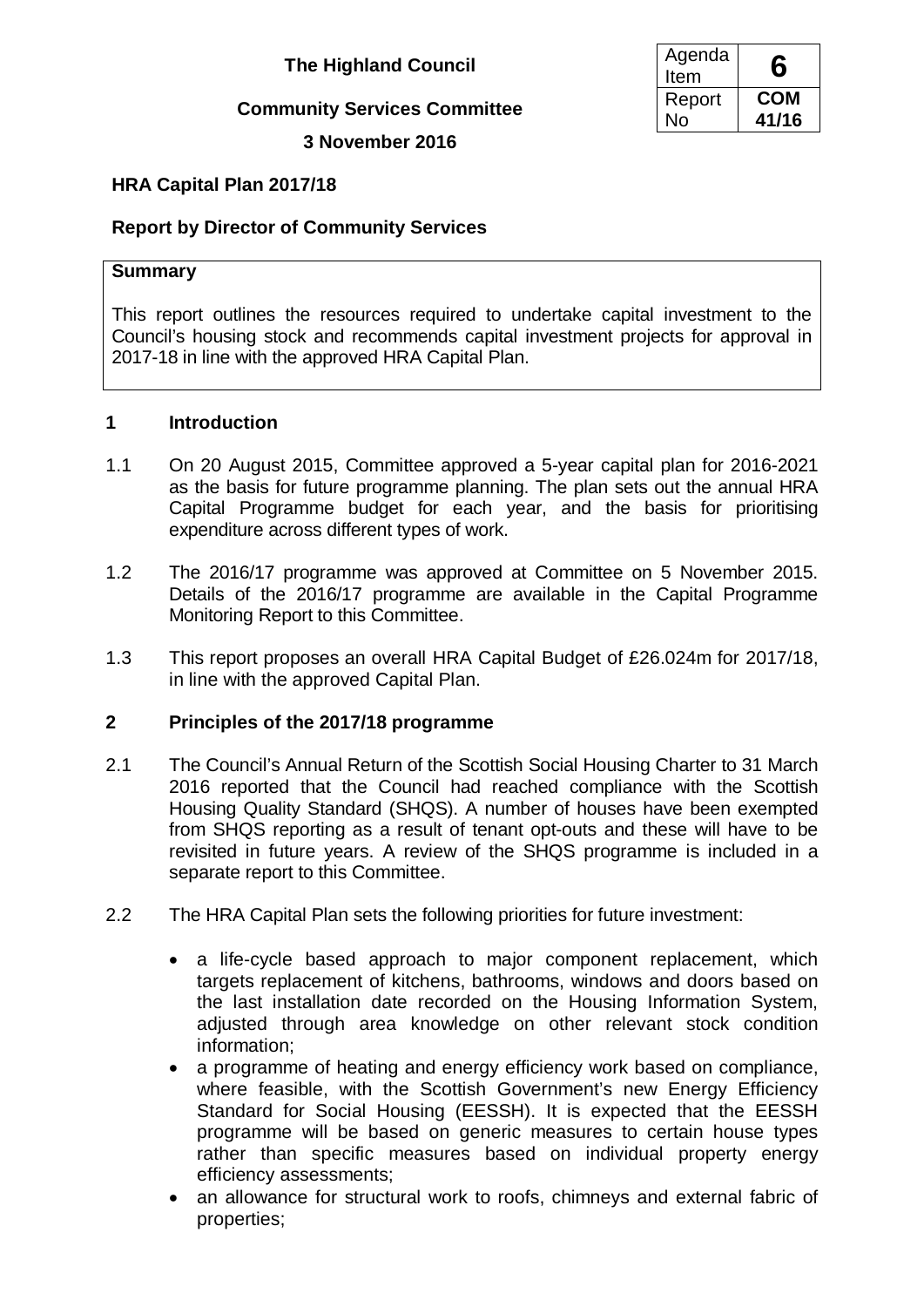- an allowance for environmental improvement works; and
- continued funding of equipment and adaptations to allow disabled and elderly tenants to remain in their current tenancy.

## **3 Investment Required**

3.1 The HRA Capital Plan 2016-2021 set the following budget for 2017/18:

| Year    | <b>Mainstream</b><br>investment | <b>Adaptations</b> | Council<br><b>House</b><br><b>Building</b> | Total  |
|---------|---------------------------------|--------------------|--------------------------------------------|--------|
|         | £'000                           | £'000              | £'000                                      | £'000  |
| 2017/18 | 12,024                          | .000               | 13,000                                     | 26,024 |

3.2 This original Capital Plan budget made the following assumptions on resources available to fund the programme:

| <b>Resource</b>             | <b>Funding</b><br>£'000 |
|-----------------------------|-------------------------|
| <b>Prudential Borrowing</b> | 16,524                  |
| Grant / Landbank            | 7,500                   |
| <b>CFCR</b>                 | 2,000                   |
| <b>Total Resources</b>      | 26,024                  |

- 3.3 At the time we did not anticipate capital receipts through Right to Buy, which ended on 31 July 2016. In practice we are likely to generate capital receipts into 2017/18, although at this stage it is difficult to estimate the value. Any receipts generated would result in a reduction in Prudential Borrowing.
- 3.4 We will continue to produce detailed revenue estimates and update projections annually, but at this stage the level of investment required appears manageable within HRA projections.

#### **4 HRA Capital Programme 2017-18**

- 4.1 A proposed HRA Capital Programme for 2017-18 is presented at **Appendix 1**. This provides details of proposed projects at area level. Projects have been identified based on the approved programme principles and following consultation with Ward Members to prioritise works. Details of individual project addresses associated with the programme can be provided on request.
- 4.2 A monitoring report detailing expenditure against budget and progress to completion will be presented for each of the proposed budgets at future Committee meetings. Future reports will also present any recommendations for changes to the programme for approval.
- 4.3 The HRA Capital Programme also includes the council house building programme to 2018. Details of that element of the programme were approved at the Planning, Development and Infrastructure Committee in August 2016. Monitoring of expenditure against budget on this element of the programme are contained in Capital Monitoring reports to the Community Services Committee.

### **5 Implications**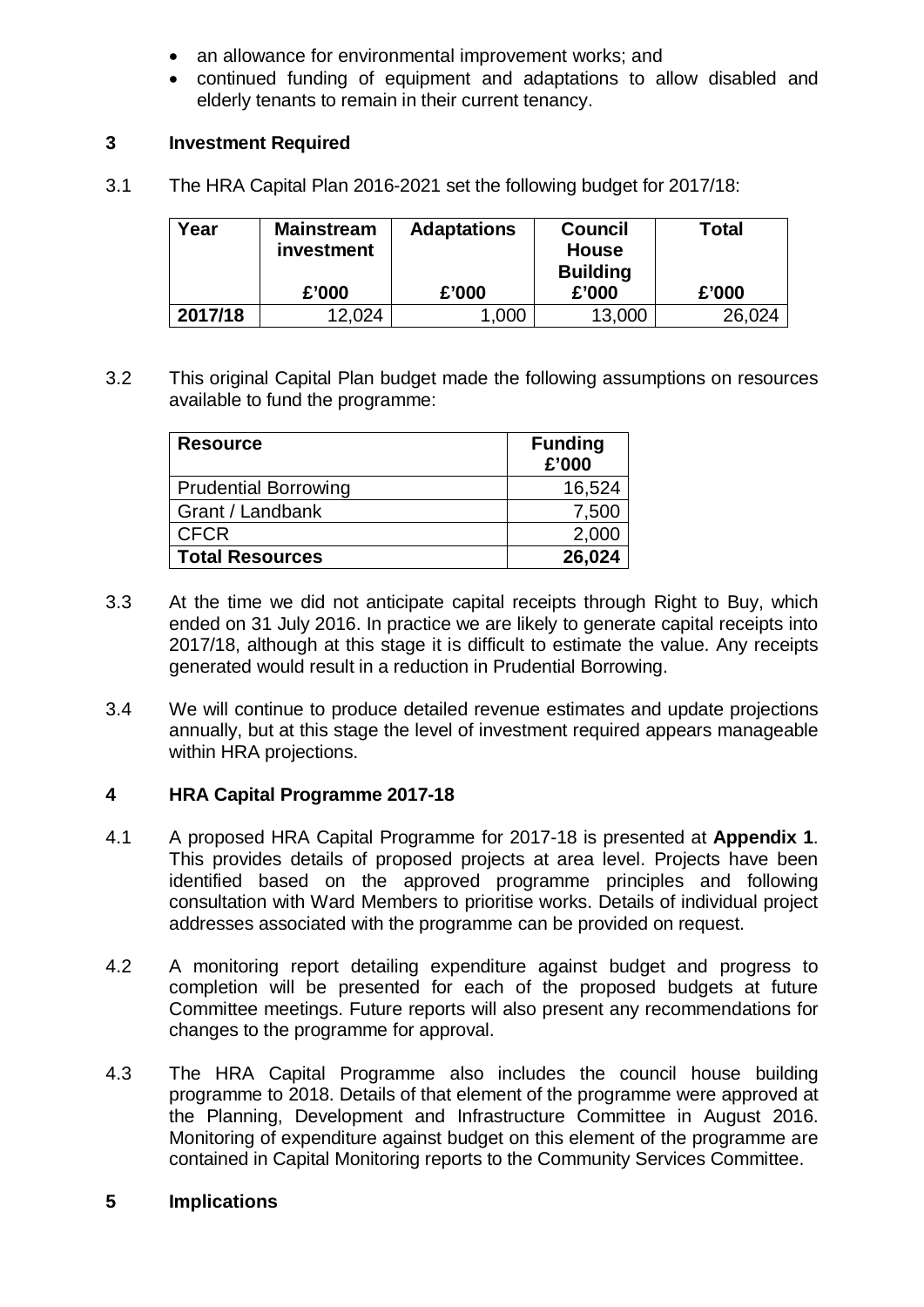5.1 Resources Resource issues are outlined in the report.

# 5.2 Legal

There are no specific implications arising from this report.

5.3 Equalities

This report recommends continuing investment in adaptations to allow disabled tenants to remain in their homes.

- 5.4 Climate Change/Carbon Clever Continuing investment in heating and energy efficiency in council housing will help meet council objectives in relation to fuel poverty and climate change.
- 5.5 Risk

There are risks associated with the delivery of the HRA capital programme. Monitoring reports on the HRA Capital Programme are provided to each meeting of the Committee. Both the Capital Plan and HRA revenue estimates are reviewed annually and may need to be revised subject to changes in assumptions or risk analysis.

5.6 Gaelic and Rural There are no specific impacts arising from this report.

## **Recommendations**

The Committee is asked to approve the HRA Capital Programme 2017-2018 set out in **Appendix 1**.

Designation: Head of Housing & Building Maintenance

Date: 5 October 2016

Author: Brian Cameron, Housing Policy & Investment Manager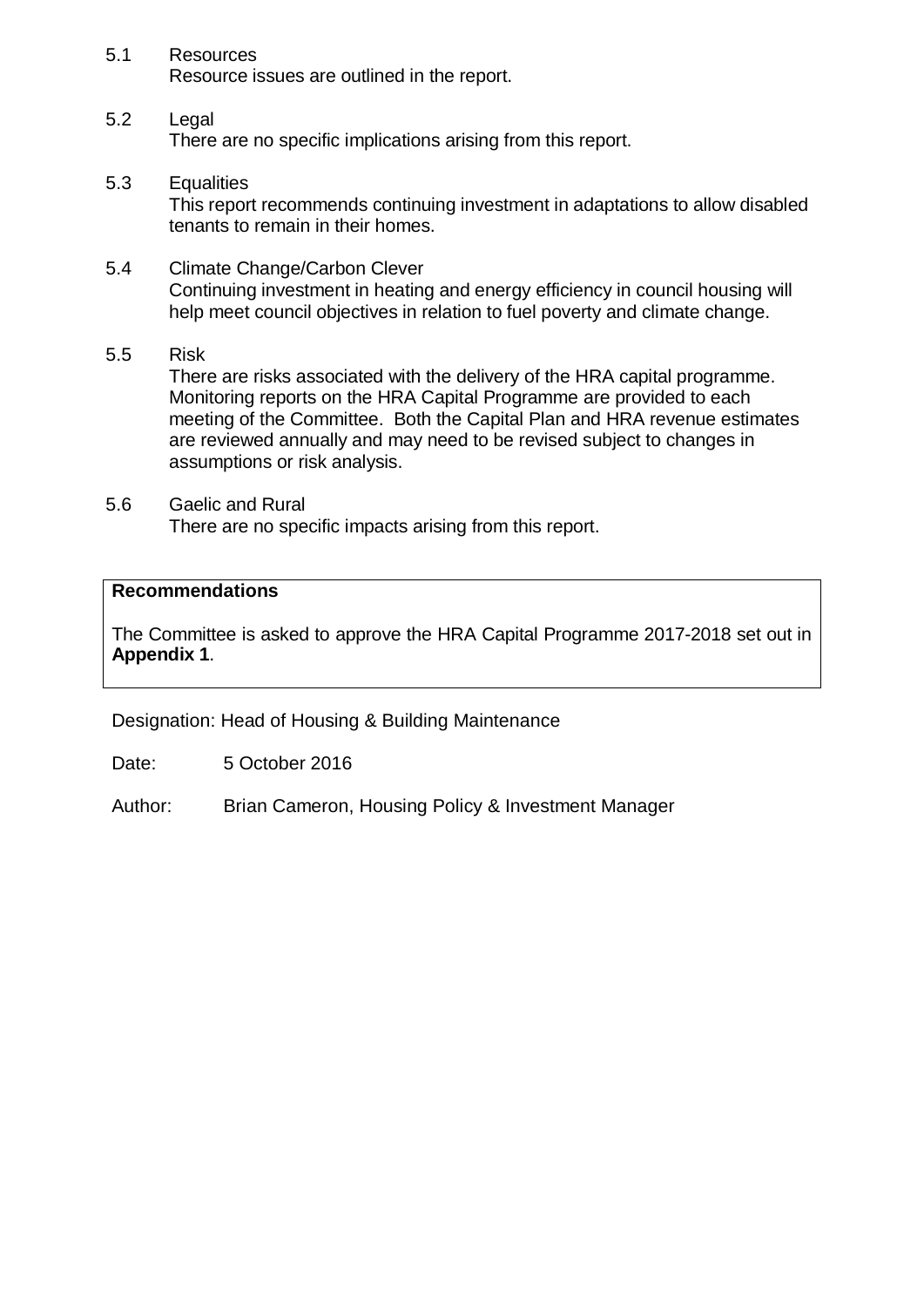| <b>HRA Capital Programme 2017/18</b>                 |                        |                       |                                                                |
|------------------------------------------------------|------------------------|-----------------------|----------------------------------------------------------------|
|                                                      |                        |                       |                                                                |
| <b>Equipment &amp; adaptations</b>                   |                        |                       |                                                                |
| Project title                                        | <b>Number of units</b> | <b>Project budget</b> | <b>Comments</b>                                                |
| Equipment & adaptations Caithness                    | On demand              |                       | £150,000 Works to follow Occupational Health assessment        |
| Equipment & adaptations Sutherland                   | On demand              |                       | £67,000 Works to follow Occupational Health assessment         |
| Equipment & adaptations Inverness City and Area      | On demand              |                       | £300,000 Works to follow Occupational Health assessment        |
| Equipment & adaptations Badenoch & Strathspey        | On demand              |                       | £40,000 Works to follow Occupational Health assessment         |
| Equipment & adaptations Nairn                        | On demand              |                       | £50,000 Works to follow Occupational Health assessment         |
| Equipment & adaptations Lochaber                     | On demand              |                       | £97,000 Works to follow Occupational Health assessment         |
| Equipment & adaptations Skye                         | On demand              |                       | £36,000 Works to follow Occupational Health assessment         |
| Equipment & adaptations Ross & Cromarty              | On demand              |                       | £260,000 Works to follow Occupational Health assessment        |
| <b>Total Budget</b>                                  |                        | £1,000,000            |                                                                |
|                                                      |                        |                       |                                                                |
| <b>Major Component Replacement</b>                   |                        |                       |                                                                |
| Project title                                        | <b>Number of units</b> | <b>Project budget</b> | <b>Comments</b>                                                |
| Bathroom & kitchen replacement Caithness             | 72                     |                       | £392.460 Oldest bathrooms and kitchens Caithness               |
| Window & door replacement Caithness                  | 56                     |                       | £450,000 Oldest windows and doors Caithness                    |
| Window & door replacement Sutherland                 | 9                      |                       | £77,865 Oldest windows and doors Sutherland                    |
| Bathroom & kitchen replacement Sutherland            | 47                     |                       | £256.780 Oldest bathrooms and kitchens Sutherland              |
| Bathroom & kitchen replacement Inverness City & Area | 58                     |                       | £350,000 Oldest bathrooms and kitchens Inverness Area          |
| Bathroom & kitchen replacement Inverness City & Area | 45                     |                       | £247,927 Oldest bathrooms and kitchens Inverness Area          |
| Window & door replacement Inverness City & Areas     | 125                    |                       | £1,000,000 Oldest windows and doors Inverness Area             |
| Kitchen & bathroom replacement Badenoch & Strathspey | 10                     |                       | £60,000 Oldest kitchens and bathrooms Badenoch & Strathspey    |
| Window & door replacement Badenoch & Strathspey      | 18                     |                       | £146,781 Oldest windows and doors Badenoch & Strathspey        |
| Bathroom & kitchen replacements Nairn                | 11                     |                       | £55,501 Oldest bathrooms and kitchens Nairn                    |
| Window & door replacement Nairn                      | $\overline{25}$        |                       | £200,000 Oldest windows and doors Nairn                        |
| Window & door replacement Lochaber                   | 38                     |                       | £300,000 Oldest windows and doors Lochaber                     |
| Bathroom & kitchen replacement Lochaber              | 28                     |                       | £150,658 Oldest bathrooms and kitchens Lochaber                |
| Bathroom replacements Ross & Cromarty                | 125                    |                       | £750,000 Oldest bathrooms Ross & Cromarty                      |
| Bathroom & kitchen replacements Ross & Cromarty      | 65                     |                       | £340,526 Oldest bathrooms and kitchens Ross & Cromarty         |
| Bathroom & kitchen replacements Skye                 | 15                     |                       | £85,755 Oldest bathrooms and kitchens Skye                     |
| Window & door replacement Skye, Ross & Cromarty      | 45                     |                       | £383,000 15 addresses Skye, 30 addresses Ross & Cromarty       |
| <b>Total Budget</b>                                  |                        | £5,247,253            |                                                                |
|                                                      |                        |                       |                                                                |
| <b>Heating/energy efficiency</b>                     |                        |                       |                                                                |
| Project title                                        | <b>Number of units</b> | <b>Project budget</b> | <b>Comments</b>                                                |
| Gas heating replacement Caithness                    | 30                     |                       | £320,000 Oldest/inefficient gas boilers Caithness              |
| Non-gas heating replacement Caithness                | 35                     |                       | £472,460 Oldest/inefficient heating Caithness                  |
| Heating replacement Sutherland                       | 31                     |                       | £376,780 Oldest/inefficient heating Sutherland                 |
| Heating replacements Inverness City & Area           | 40                     |                       | £397,927 Oldest/inefficient heating Inverness Area             |
| Gas heating replacements Inverness City & Area       | 160                    |                       | £1,400,000 Oldest/inefficient heating Inverness City and Nairn |
| Heating replacements Skye                            | 13                     |                       | £193,755 Oldest/inefficient heating Skye                       |